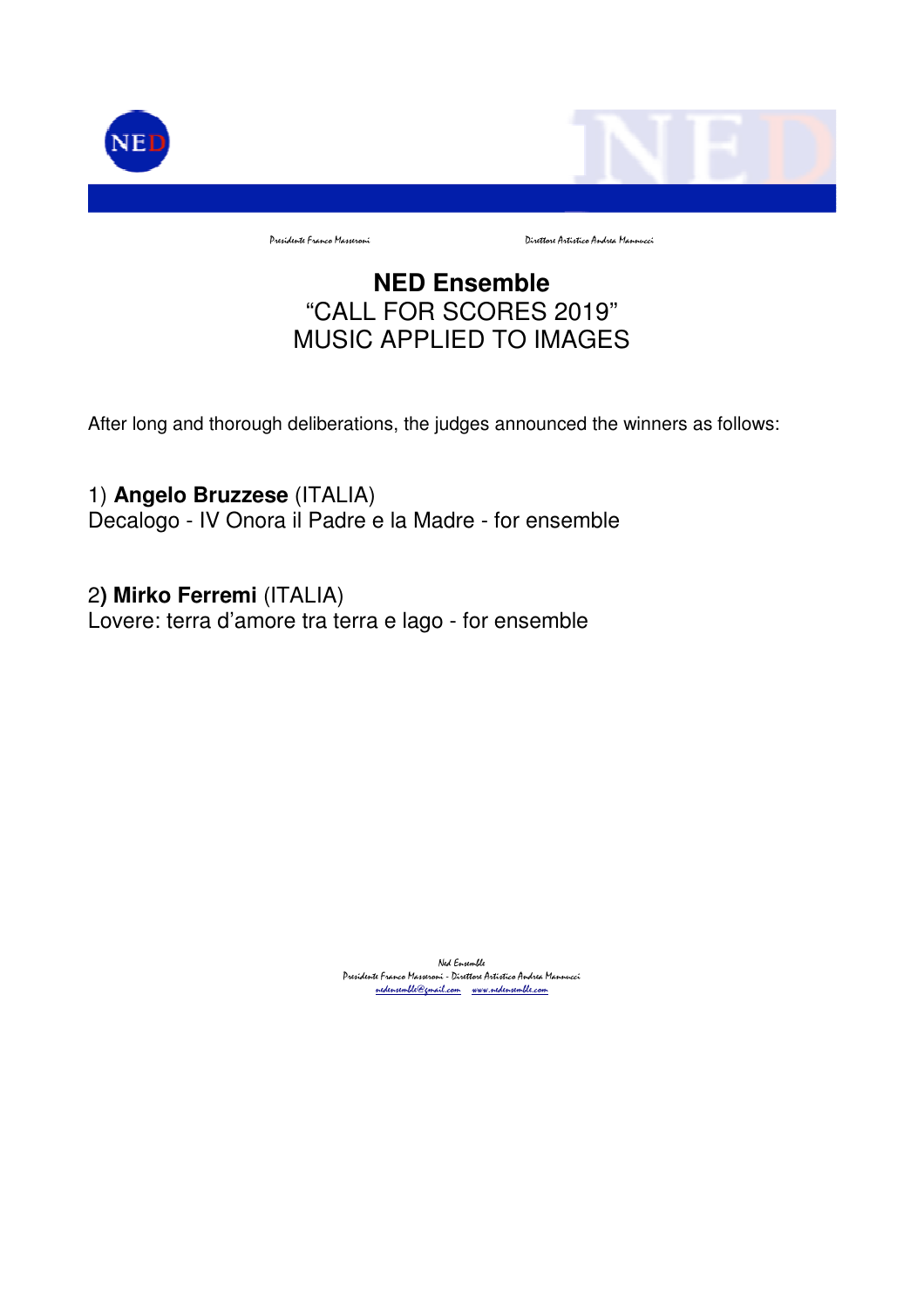

# **NED Ensemble** "CALL FOR SCORES 2019" PIANO SOLO

After long and thorough deliberations, the judges announced the winners as follows:

## 1) **Beatrice Campodonico** (ITALIA)

"Lo immenso furore del vento" for solo piano

### 2) **Benjamin Montgomery** (Pennsylvania - USA)

"Book of abstracts" for solo piano

#### 3) **Marco Salvio** (ITALIA)

"Per sottrazione" for solo piano

Ned Ensemble Presidente Franco Masseroni - Direttore Artistico Andrea Mannucci nedensemble@gmail.com www.nedensemble.com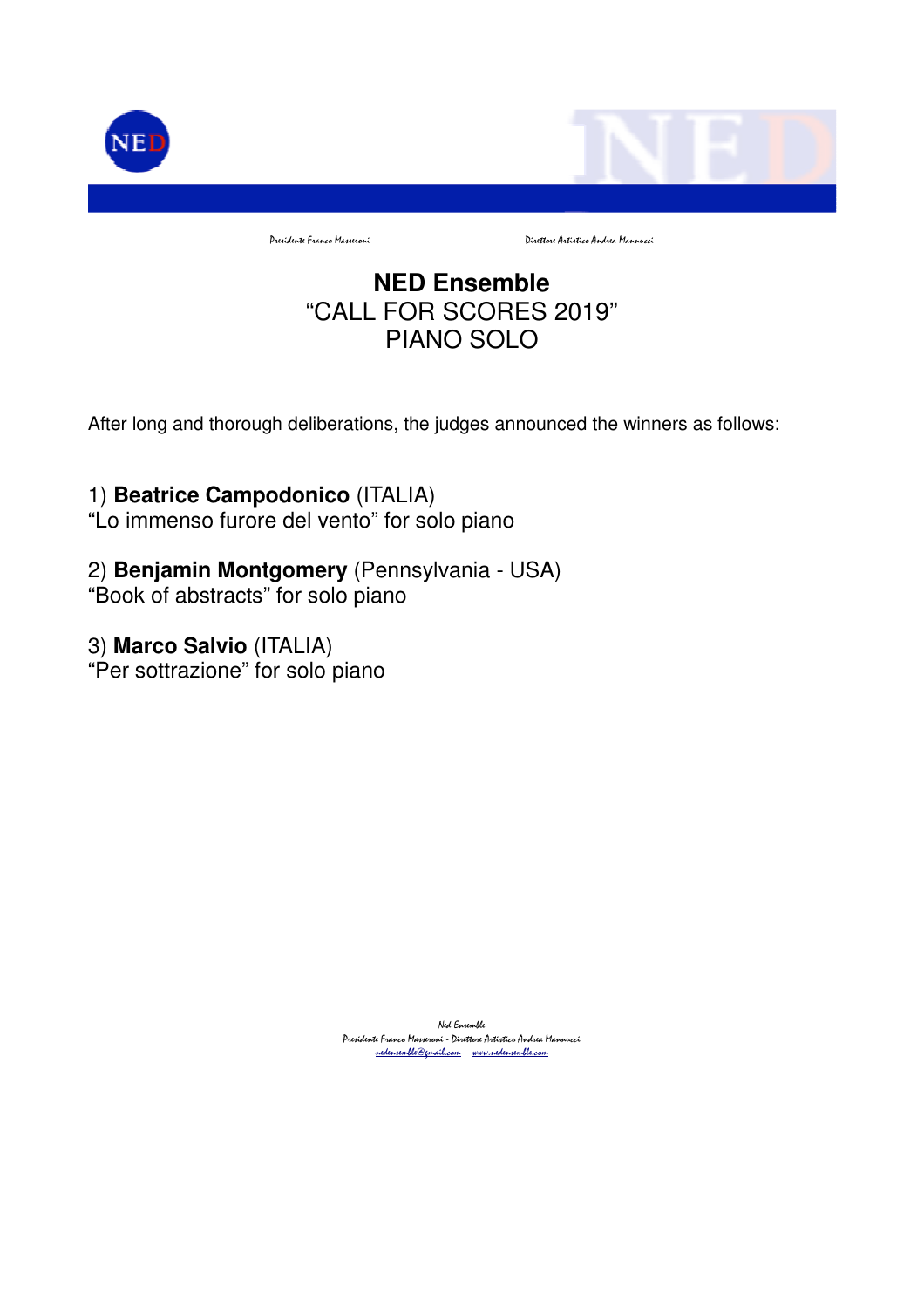

Presidente Franco Masseroni Direttore Artistico Andrea Mannucci

# **NED Ensemble** "CALL FOR SCORES 2019" ENSEMBLE

After long and thorough deliberations, the judges announced the winners as follows:

1) **Carla Magnan** (Italia) Margini uno for violin, viola, cello and piano

2) **Christopher Beardsley** United Kingdom of Great Britain Introduction, Nocturne and Aubade (Stravinsky Sketches)

3**) Paolo Geminiani** (Italia) à la dérive for flute, clarinet, violin, viola & cello I exécution Verona 26 maggio 2019 auditorium Circolo Ufficiali ore 21,00

> Ned Ensemble Presidente Franco Masseroni - Direttore Artistico Andrea Mannucci nedensemble@gmail.com www.nedensemble.com